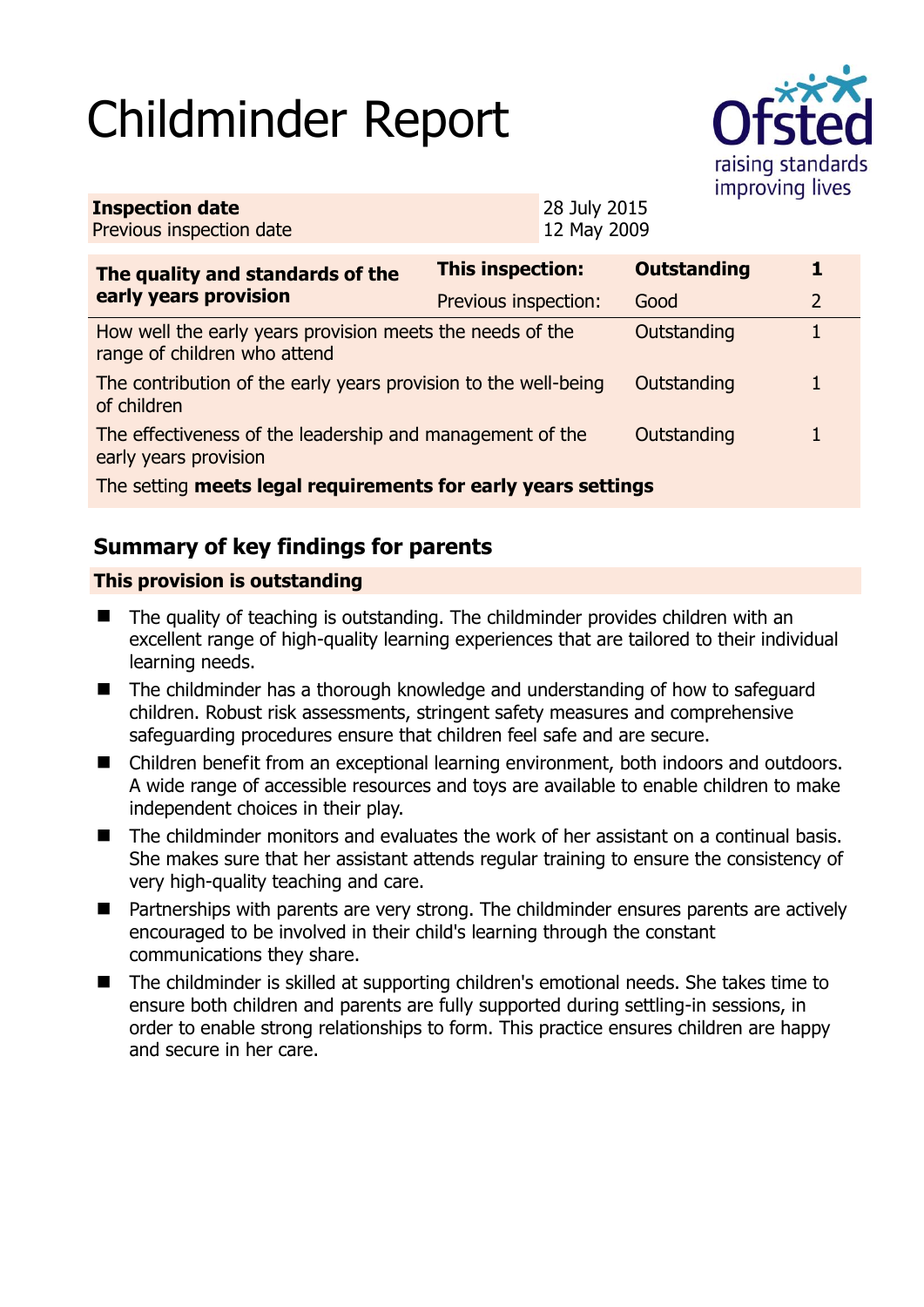# **What the setting needs to do to improve further**

### **To further improve the quality of the early years provision the provider should:**

■ consider even more ways to gain parental feedback to further enhance the already excellent self-evaluation and shape future services.

## **Inspection activities**

- The childminder had a tour of both the indoor and outdoor learning environments.
- The inspector observed the childminder engage in a range of learning activities, play and care routines with the children.
- The inspector spoke with the childminder and children at appropriate times throughout the inspection.
- The inspector carried out a joint observation with the childminder.
- The inspector looked at children's learning records, written comments from parents and a range of other documentation, including policies and procedures.
- The inspector discussed the arrangements for the supervision, training and monitoring of the assistant.

## **Inspector**

Sadie Corbett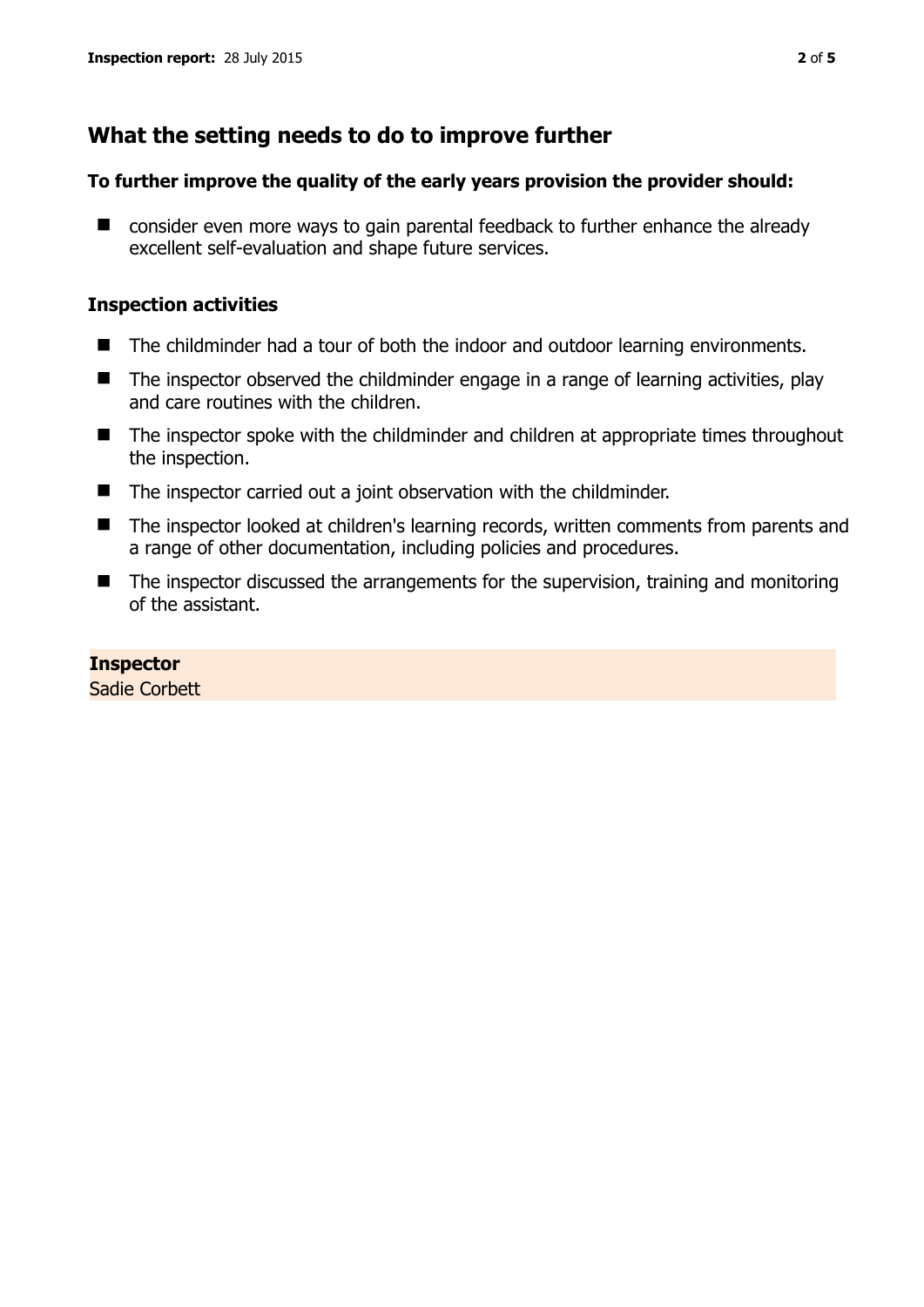# **Inspection findings**

#### **How well the early years provision meets the needs of the range of children who attend. This is outstanding**

The childminder has an excellent understanding of how to implement the learning and development requirements of the Early Years Foundation Stage. The childminder knows the children well and skilfully adapts activities to meet their individual learning needs. Accurate and precise observations and assessments of the children's learning are completed and regularly shared with parents. The childminder promotes communication and language development through constant discussions, questioning and the modelling of language. Children enjoy being involved in story time and singing and they use props to enhance their learning. Activities provide challenge to children's thinking. For example, during block play, the children use their imaginations to create a swimming pool, adding props such as materials and toy people. The childminder uses this opportunity to introduce mathematical concepts, such as whether the water is deep or shallow. Overall, the outstanding teaching means children are exceptionally well prepared for the next stage in their learning, including school.

#### **The contribution of the early years provision to the well-being of children is outstanding**

The childminder provides an exceptionally welcoming and stimulating environment. Activities take place in dedicated playrooms where an abundance of children's artwork is displayed, nurturing a sense of belonging and ownership. The childminder uses constant praise to encourage children, supporting their self-esteem and building their confidence. She skilfully guides children's behaviour so they learn to share and take turns. They learn valuable social skills and are supported to make firm friendships. This prepares them extremely well for school. The childminder has developed extremely effective systems for the exchange of information between herself, parents and other providers to ensure a consistent approach to children's learning and care. Outdoor learning is a daily occurrence. The superb, well-resourced environment offers children many opportunities to develop in all areas of learning, including opportunities to be active and engage in physical play.

#### **The effectiveness of the leadership and management of the early years provision is outstanding**

The childminder is passionate about providing outstanding care and education for all children. She is qualified to level 3 and has a strong focus on her ongoing professional development. She strives to regularly update her, and her assistant's, knowledge to continually enhance the provision and benefit the children. The capacity for continuous improvement is excellent. The childminder constantly reflects on her practice and implements new ideas for improvements. She is now considering ways to further enhance the opportunities for parents to provide feedback of her service. The childminder has procedures in place to supervise and monitor the performance of her assistant to ensure there is consistency in their practice. She has also accessed training in this area to improve her leadership skills. She offers an inclusive setting and, through early intervention, swiftly identifies support for children who have additional needs.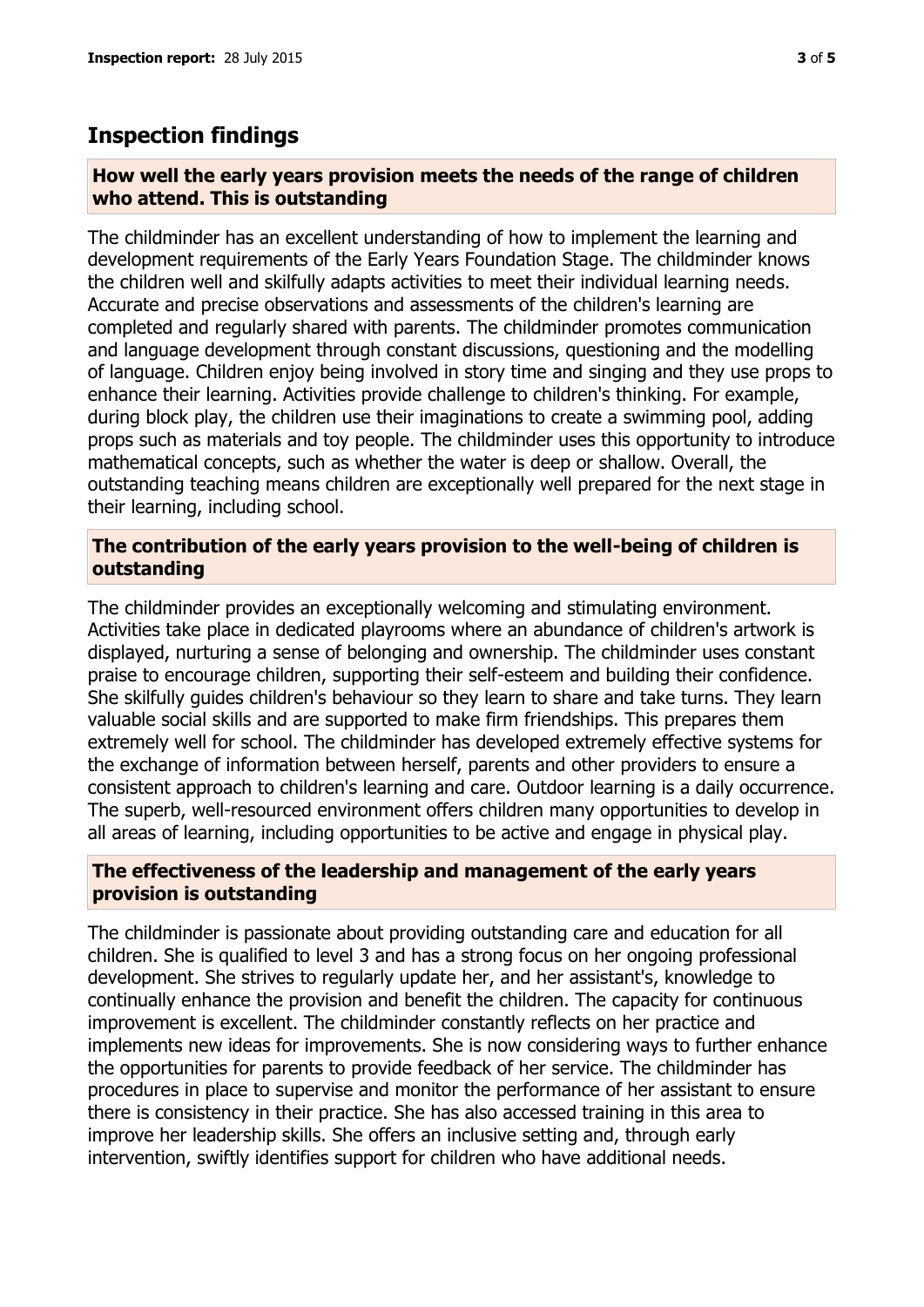# **Setting details**

| Unique reference number       | EY102073        |
|-------------------------------|-----------------|
| <b>Local authority</b>        | <b>Barnsley</b> |
| <b>Inspection number</b>      | 869602          |
| <b>Type of provision</b>      | Childminder     |
| <b>Registration category</b>  | Childminder     |
| <b>Age range of children</b>  | $0 - 17$        |
| <b>Total number of places</b> | 12              |
| Number of children on roll    | 20              |
| <b>Name of provider</b>       |                 |
| Date of previous inspection   | 12 May 2009     |
| <b>Telephone number</b>       |                 |

The childminder was registered in 2002 and lives in Barnsley. She operates all year round from 7am to 6pm, Monday to Friday, except for bank holidays and family holidays. The childminder holds a professional qualification at level 3 and works with an assistant.

This inspection was carried out by Ofsted under sections 49 and 50 of the Childcare Act 2006 on the quality and standards of provision that is registered on the Early Years Register. The registered person must ensure that this provision complies with the statutory framework for children's learning, development and care, known as the Early Years Foundation Stage.

Any complaints about the inspection or the report should be made following the procedures set out in the guidance 'Complaints procedure: raising concerns and making complaints about Ofsted', which is available from Ofsted's website: www.gov.uk/government/organisations/ofsted. If you would like Ofsted to send you a copy of the guidance, please telephone 0300 123 4234, or email enquiries@ofsted.gov.uk.